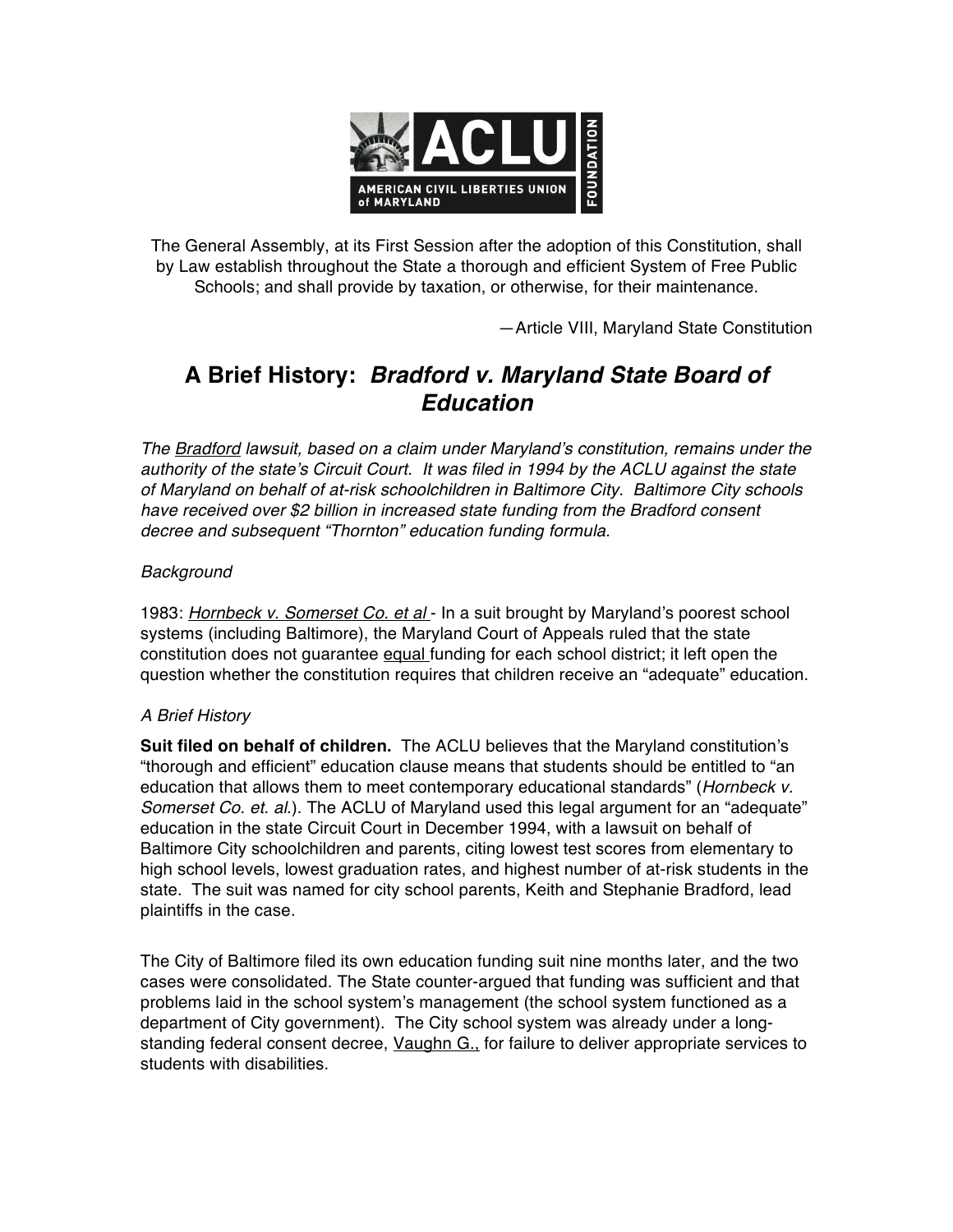**Court rules on constitution.** In 1996, Baltimore City Circuit Court Judge Joseph H. H. Kaplan agreed with the ACLU's argument, ruling that the Maryland constitution does guarantee children an adequate education (as measured by contemporary educational standards). Furthermore, Judge Kaplan found that Baltimore City public schoolchildren were not receiving an education that is constitutionally adequate.

**Consent Decree.** On the eve of the trial, Baltimore City, the State of Maryland and the ACLU on behalf of the Bradford plaintiffs, entered into a "City-State Partnership Agreement" (legal consent decree) under which:

- City schools were established as an independent entity governed by a new school board (selected by the Mayor and Governor) and a CEO (other systems in Maryland also have independent boards).
- A Master Plan was required for management reform and student achievement, to be approved by the Maryland State Department of Education (MSDE).
- There was a five-year agreement for increased funding for Baltimore City schools, beginning with \$30 million the first year and continuing with \$50 million per year for the following four years, and the option to return to court for more funds.

This consent decree was enshrined into law in SB795, after much debate, in the 1997 legislative session.

**Court rules on additional funding.** An independent evaluation in 2000 indicated that while progress was being made, and an additional \$2700 in funding per child was needed. The new Baltimore City Board of School Commissioners and the ACLU asked for additional school funding from the state. With little funding forthcoming, the BCPSS and ACLU asked Judge Kaplan to rule that the state of Maryland was required to provide substantial additional funding to reach adequacy.

Anticipating a re-examination of Baltimore City school funding at the end of the five-year Partnership Agreement, state leaders established the "Thornton" Commission on Education Finance, Equity, and Excellence to address statewide adequacy issues in funding.

In June 2000, Judge Kaplan ruled that the education being provided to Baltimore City school students was still constitutionally inadequate and that it would take an additional \$2,000 to \$2,600 per child per year (\$200-260 million) from the state to meet its constitutional obligation.

In 2000-2001, the State of Maryland appealed the Circuit Court ruling, then withdrew its appeal, leaving the ruling as a final, binding order in the case; it was then up to the state to comply with the ruling.

**Maryland acts.** In 2002, the Maryland General Assembly passed the Bridge to Excellence in Public Schools act, which included a \$1.3 billion increase in statewide education funding. The projected \$258 million for Baltimore City schools was in addition to the prior \$70 million per year increase under the consent decree, and was consistent with the amount of funding that the *Bradford* rulings had indicated was necessary. Funding was to be phased in over six years.